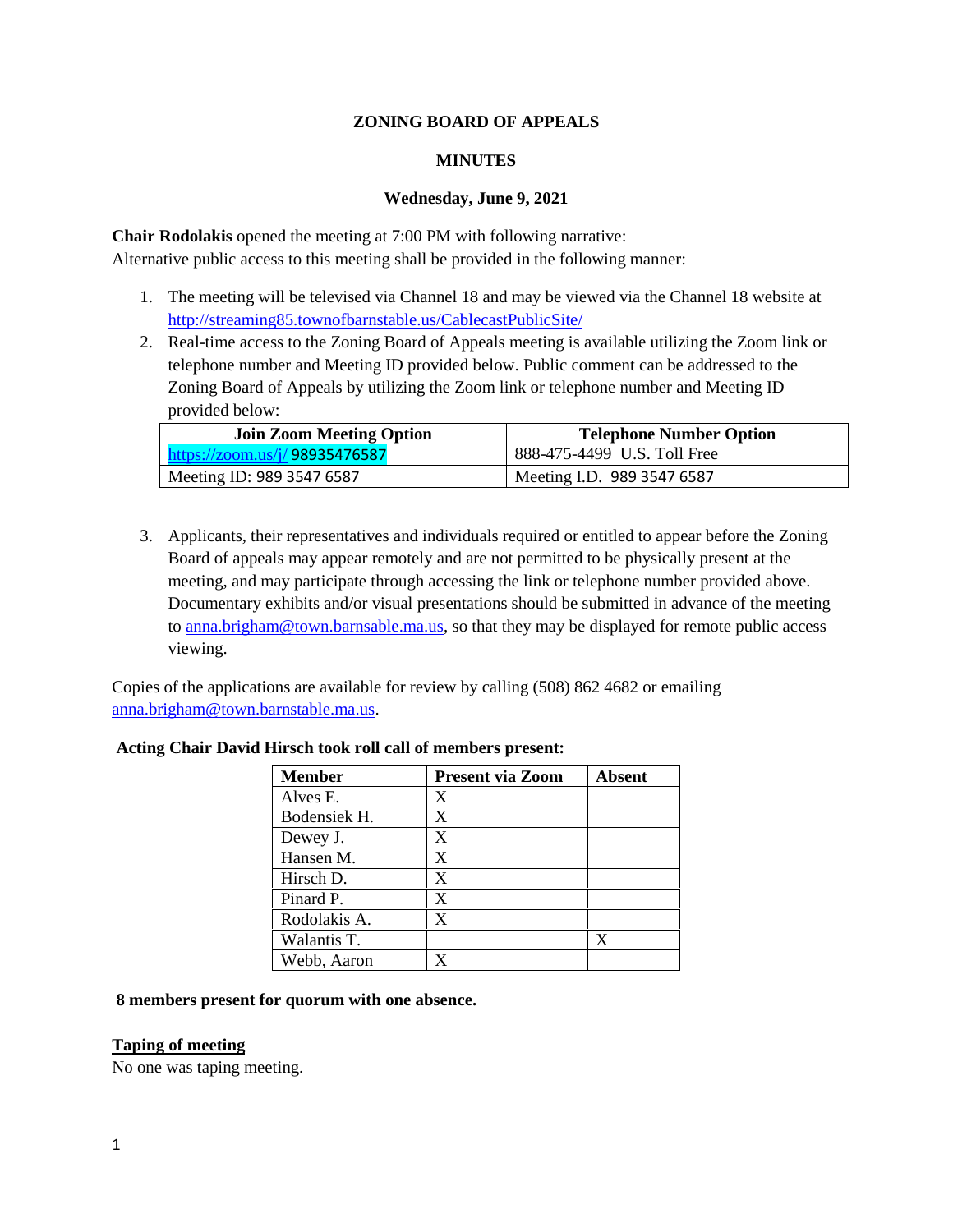**Minutes** from April 14, 2021, April 28, 2021 to be approved. **Member Dewey** noted that on Page 5 of April 14<sup>th</sup> there were a couple of small grammatical errors. He also indicated that the person doing minutes switched (On April  $24<sup>th</sup>$  minutes) to identifying members as "Member (name) as opposed to "Mr." in previous minutes. It makes it more clear versus just members last names. **Member Dewey** moved to accept minutes with **Member Hanson** seconding motion.

| <b>Member</b> | <b>Acceptance of Minutes for</b><br>April 14 <sup>th</sup> and April 28 <sup>th</sup> . | Absent |
|---------------|-----------------------------------------------------------------------------------------|--------|
| Alves E.      | In favor                                                                                |        |
| Bodensiek H.  | In favor                                                                                |        |
| Dewey J.      | In favor                                                                                |        |
| Hansen M.     | In favor                                                                                |        |
| Hirsch D.     | In favor                                                                                |        |
| Pinard P.     | Replied he wasn't present                                                               |        |
| Rodolakis A.  | In favor                                                                                |        |
| Walantis T.   |                                                                                         | X      |
| Webb, Aaron   | In favor                                                                                |        |

With 8 members present – motion to approve minutes was accepted by 7 members, one member wasn't present and one member was absent.

# **NEW BUSINESS**

**Chair Rodolakis:** indicated that he was "jumping somewhat out of order". Will begin with **Appeal No. 2021-029** MacKinnon Matthew J. MacKinnon, Trustee of 33 Oyster Place Realty Trust, and Donald J. MacKinnon, Trustee of MCCM Realty Trust have petitioned for a variance in accordance with Section 240-14 (E) minimum lot area, minimum frontage, minimum front and side setbacks in the RF District, and Section 240-36 (D) minimum lot area in the RPOD. The Petitioners are proposing improvements and additions to the single family dwellings on the subject properties, including removing the cottage and additions to the principal dwelling at 33 Oyster Place, upgrading both septic systems, as well as proposing to adjust lot lines between two nonconforming lots. Since the proposed reconfigured lots will not meet the requirements of the Zoning Ordinance, a Variance is required. The subject properties are located at 33 Oyster Place Road and 910 Main Street, Cotuit, MA as shown on Assessor's Map 035 as Parcels 90 and 101. They are located in the Residence F (RF), Resource Protection Overlay (RPOD), and Dock and Pier Overlay Zoning Districts.

**Chair Rodolakis** recognized Attorney Cox is present on Zoom for the applicant. **Chair Rodolakis** is recusing himself from this matter if this matter goes before the board financial hearing when we will be live. I would have asked Attorney Cox in person her plans for tonight. Since we were not, I had a phone call with her off-line she indicated to me that she would be requesting a continuance so for the matter of moving things forward we'll just hear Attorney Cox for her continuance. Attorney Cox: "As the chair indicated I represent the applicants in this appeal. We received today a fair amount of public comment and we would like the time to review those comments and be able to respond thoughtfully to the board.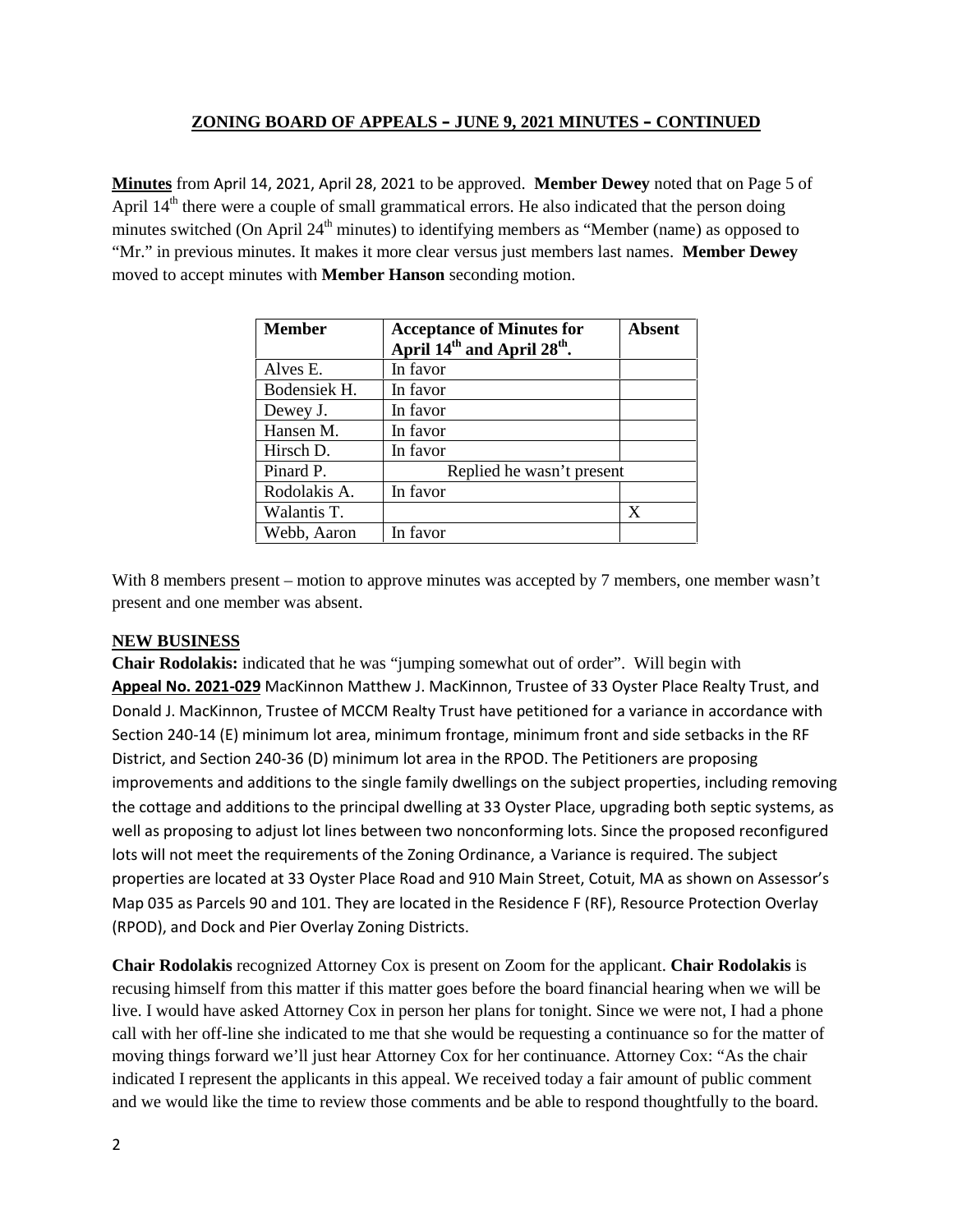We are asking tonight for a short continuance and we would like to continue this to your next hearing if possible on the 23rd. of June."

**BOARD DISCUSSION** : **Chair Rodolakis** did not see an issue of voting on the request for a continuance (he knows there may be members of the public here. We are not going to open for public comment but he wanted to move forward so folks could have an opportunity to listen and if you wanted to, leave thereafter. We did get a good amount of email traffic within a day or two regarding this appeal. So do any members of the board have any issue of granting a request for continuance?" **Member Hirsch** does not have an issue but would like to find out from Ms. Brigham (Principal Planner) what our schedule/workload was like for next meeting." Ms. Brigham indicated for the next meeting there are two going forward and one will be a renotice. There are really two on the agenda right now." **Chair Rodolakis** queried as to whether this included the MPG matter that we will tackle next?" Ms. Brigham replied, "No so there would be three." **Member Dewey** asked why wouldn't we go forward with it tonight? There's a lot of people from the public just to speak in person and then it can be continued after the presentation, after the public speaking here and then continue it. **Chair Rodolakis** replied, "I can understand that. I also think the applicant needs the opportunity and the applicant requested the opportunity to kind of review the information and the responses to the public. Hopefully they can reach out to those people or not reach out or do whatever they would choose to do. That's the kind of thing……. Will leave to Attorney Cox's determination. Attorney Cox agreed and noted that their hope is to obviously have one substantive hearing if they can, as she mentioned there were quite a few pieces of correspondence that was just received today and it's an efficiency request as well. **Member Dewey** noted that maybe there are people who didn't choose to write things and why we would keep them from speaking when they put this date on their calendar to be here to let them speak to it. **Chair Rodolakis** noted that he appreciates Member Dewey's input but is a little hesitant and is not sure if it does the board any advantage or the applicant to continue it or to continue to another date further out. Attorney Cox, "also heard on this matter when being moved to the waiting room to the hearing room that there was a suggestion that the matter was being continued. If the public was interested they didn't need to participate and could follow along until the next meeting. Her thoughts are "in light of that it would be in the board's interest and everyone's interest to continue this given those comments. I would not want someone who was in the waiting room who previously heard that the matter is being requested for continuance and being dropped off to then say that they weren't participating because they thought the matter was being continued. **Member Pinard** moved that this matter be continued until June 23<sup>rd</sup>. **Member Hirsch** seconded this motion. Roll of votes was taken.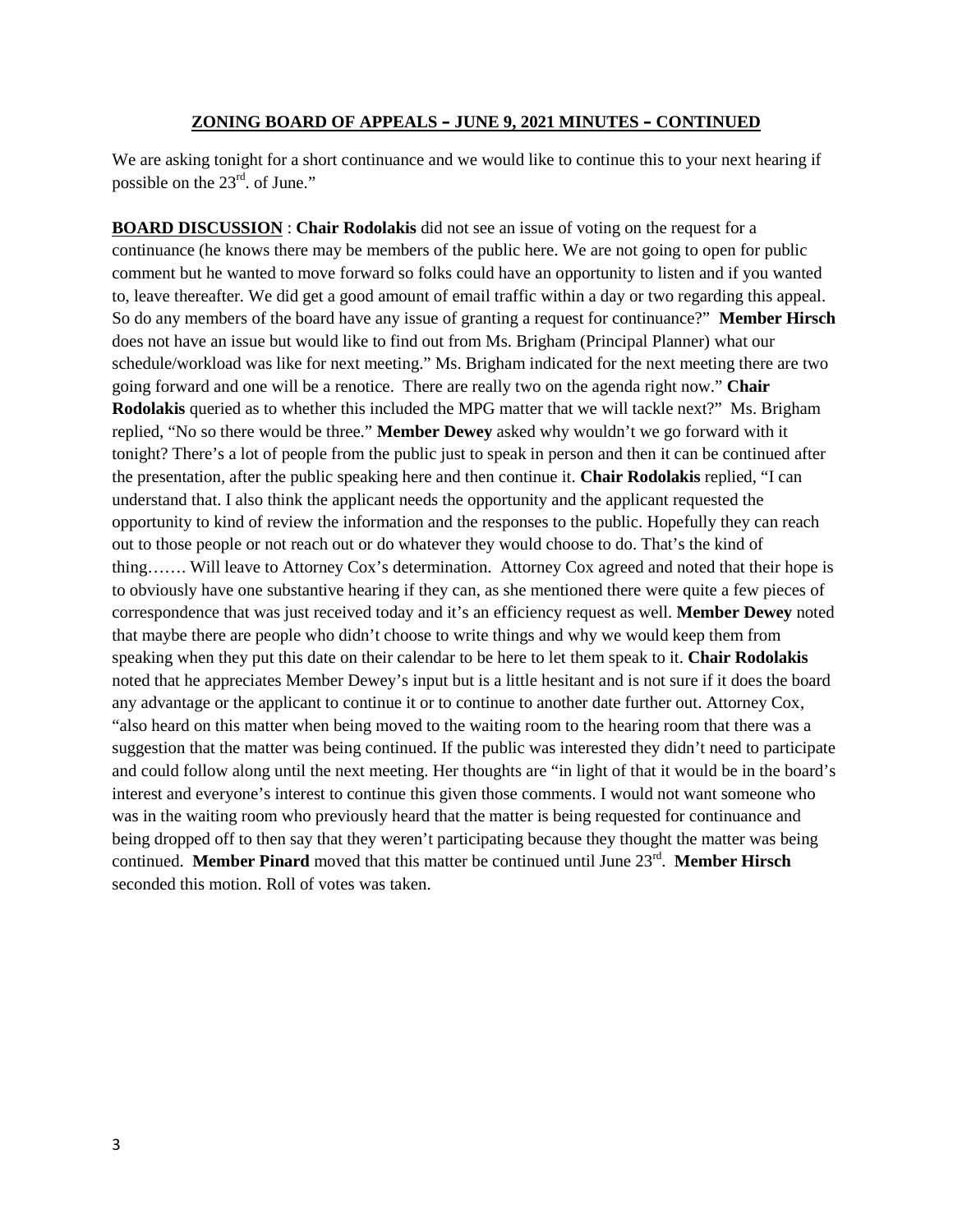| <b>Member</b> | <b>Appeal 2021-029</b><br>vote | <b>Absent</b> |
|---------------|--------------------------------|---------------|
| Alves E.      | In favor                       |               |
| Bodensiek H.  | In favor $2)$                  |               |
| Dewey J.      | Opposed 1)                     |               |
| Hansen M.     |                                |               |
| Hirsch D.     |                                |               |
| Pinard P.     |                                |               |
| Rodolakis A.  | Will not vote 3)               |               |
| Walantis T.   |                                | X             |
| Webb, Aaron   | In favor                       |               |

- **1) Member Dewey** feels not serving public appropriately.
- **2) Member Bodensiek** would like to know if there is any way we can leave public comment open so people here today may speak?

**Answer** - **Chair Rodolakis –** No, would have to do whole presentation part and get to public comment and then continue it.

**3) Chair Rodolakis** will not vote.

**Chair Rodolakis** – Motion carries and **Appeal 2021-029** continuance is set for the June 23<sup>rd</sup>. meeting at 7:03 PM. Three "in favor". One "nay". One "no vote".

**Member Dewey** queried of **Chair Rodolakis: "**People will have to write in ahead of time or be there in person? There will be no option at the next meeting?" **Chair Rodolakis** : noted that is his understanding where we are in the Commonwealth that on the  $23^{rd}$  of June we are "live".

**Appeal No. 2021-022 MPG Corporation**, 1617 Falmouth Road Series of PB&C LLC, have appealed a Cease and Desist Order issued for a violation of Section 240-61(B) Prohibited Signs. The Appellant received a Cease & Desist Order dated March 4, 2021 from the Sign Enforcement Officer which states the Appellants are in violation of the Sign Code because the displayed gas price signage was using intermittent LED lighting. The subject property is located at 1617 Falmouth Road, Centerville, MA as shown on Assessor's Map 209 as Parcel 085. It is located in the Highway Office (HO) and Residence C (RC) Zoning Districts. **Request to Continue to June 23, 2021.**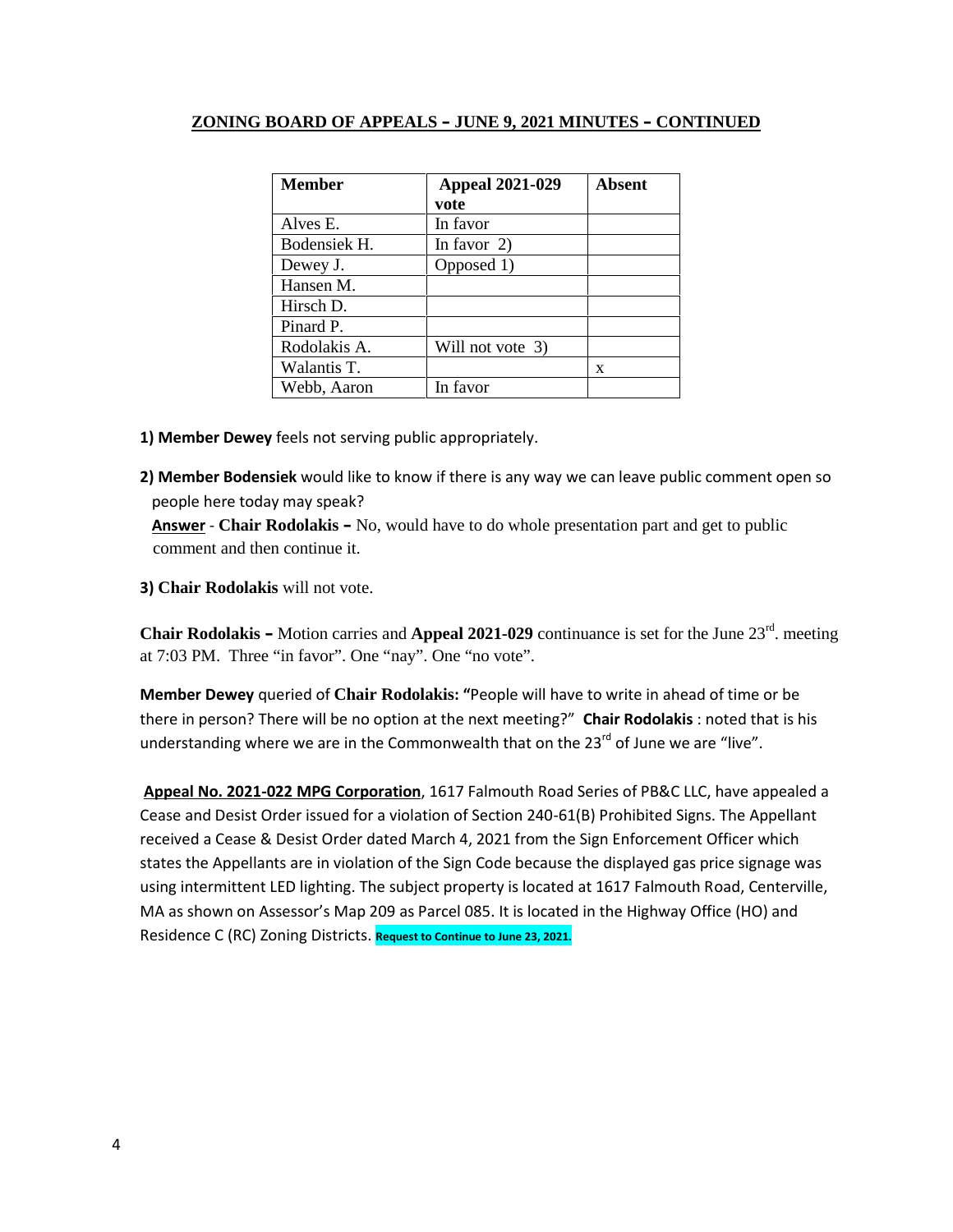**Chair Rodolakis**: "Received request early on (several days ago) from Counsel to the applicant to be continued until June 23, 2021. **Member Alves** moved to continue Appeal No. **2021-022 MPG Corporation** to June 23, 2021. **Member Pinard** seconded this motion.

| <b>Member</b> | <b>Appeal 2021-022</b> | Absent |
|---------------|------------------------|--------|
|               | vote                   |        |
| Alves E.      | In favor               |        |
| Bodensiek H.  | In favor               |        |
| Dewey J.      | In favor               |        |
| Hansen M.     | In favor               |        |
| Hirsch D.     | In favor               |        |
| Pinard P.     | In favor               |        |
| Rodolakis A.  | In favor               |        |
| Walantis T.   |                        | X      |
| Webb, Aaron   | In favor               |        |

**All in favor for continuance to June 23, 2021**.

**Appeal No. 2021-027 Brooksbank**/Howard Barbara M. Brooksbank and Donna Howard have petitioned for a Variance in accordance with Section 240-11E RD-1 Residential District Bulk Regulations Minimum Lot Area. The Petitioners seek a variance to re-establish the lots as legal nonconforming lots as approved in a 1958 conveyance. The subject property is located at 56 & 60 Harrison Road, Centerville MA as shown on Assessor's Map 229 as Parcels 075 and 076. They are located in the Residence D-1 (RD-1) Zoning District and Resource Protection Overlay District (RPOD).

**Chair Rodolakis** introduced Attorney Kenny – counsel for applicant. "October, 1951 – all plots and plans applied to the applicable laws and regulations. April 17, 1956 – Lots 4 & 5 (Lot 5 being 56 Harrison and Lot 4 being 60 Harrison unchanged on A&R plan. 1958 Zoning Change made the lots nonconforming and both lots are preexisting and nonconforming lots. 1958 there was a conveyance triangular portion of Lot 4 to the owners of Lot 5 which then destroyed the preexisting and nonconforming status of the lots. Attorney Kenny read the ordinance for residents to come before the board looking for a variance. The conveyance is shown on memo submitted to board along with additional paperwork explaining other lots noted. Lot 6 has no value to Lot 5. Lot 4, the buildable lot only contains 17, 425 square feet. Lot 6, non buildable lot merged with Lot 5 contains 25,265 square feet. We are asking to replace the smaller buildable lot; make that no buildable and make the larger no buildable lot a buildable lot. It also makes for a better subdivision. Lots 4 and 5 make a nice shaped lot. Lot 6 comports with the dimensions of 7, 8 and 3 as shown on Landcor plan. It is his belief that this appeal meets the requirements of a variance."

**Chair Rodolakis:** any questions or discussion from the board? Hearing none – is there anyone from the public who wishes to make any comments with respect to this appeal 2021-027? Hearing no public comment requests, this item is brought back to the board for discussion and deliberation. **Member Alves** –"Not withstanding the 1958 conveyance didn't the later zoning as a matter of the law make these properties pre-existing, nonconforming?" Attorney Kenny, "No the 1958 zoning change made them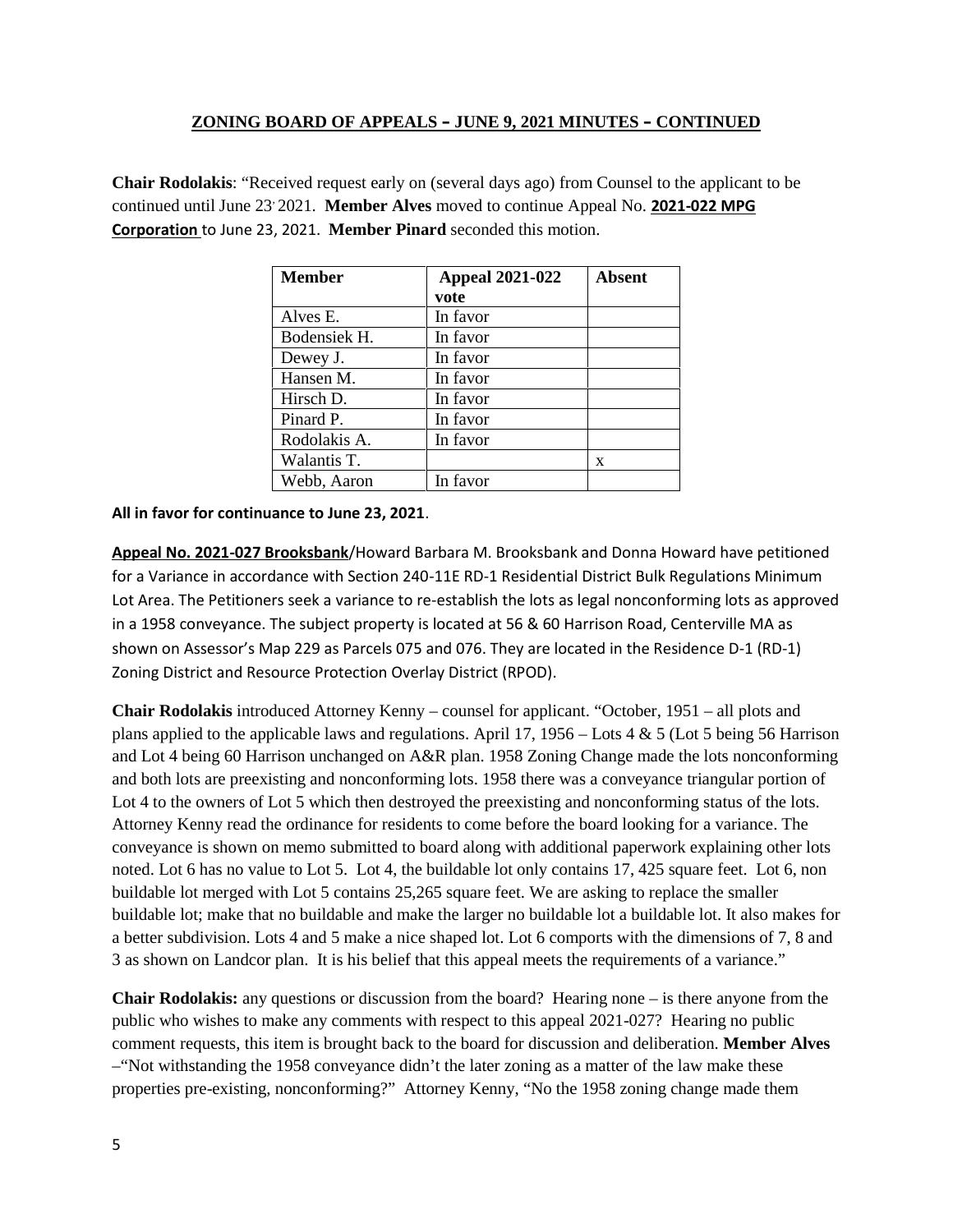nonconforming buy because they were legally created in 1951, they became nonconforming in 1958. By adding the triangle from parcel 4 to parcel 5 eliminated their legal status as nonconforming lots. It just made them nonconforming. Anything done on those lots would require a variance. The 1985 and 2000 changes were additional dimensional requirements but they actually became nonconforming in 1958." **Member Alves** - It's a matter of the way the conveyance was done that has caused this. **Member Hanson** does the shed belong to Lot 5? Attorney Kenny said it belongs to Lot 5. He spoke to the owner of Lot 4 and she had no problem with it. He thinks the shed is small enough that it didn't need a building permit. If required we could have it moved but the the owner of Lot 4 didn't care. It is Lot 5 being sold potentially. Attorney Kenny noted he only represents the seller; he has not received a request from the buyer. He doesn't believe it is on a permanent foundation. Attorney Kenny noted that he did a lot of research on this and found that he would need a variance and the ZBA is the only place he could go to. **Member Bodensiek**: "Was moving the property line legal to begin with?

### **FINDINGS for Appeal 2021-027 read by Chair Rodolakis into the record**

- 1. Owing to circumstances related to soil conditions, shape, or topography of such land or structures and especially affecting such land or structures but not affecting generally the zoning district in which it is located. The Board found that the topography impacts these lots and not the other lots. The Board also found that the owners of the properties unknowingly purchased these lots that did not have legal preexisting nonconforming status.
- 2. A literal enforcement of the provisions of the zoning ordinance would involve substantial hardship, financial or otherwise to the petitioner. The impact would be financial if the Ms. Brooksbank could not sell her property due to a clouded title.
- **3.** Desirable relief may be granted without substantial detriment to the public good and without nullifying or substantially derogating from the intent or purpose of the zoning ordinance. The Board found this variance will not change what already exists, but will clear up titles.

| <b>Member</b> | <b>Appeal 2021-027</b><br>findings | <b>Absent</b> |
|---------------|------------------------------------|---------------|
| Alves E.      |                                    |               |
| Bodensiek H.  | In favor                           |               |
| Dewey J.      | In favor                           |               |
| Hansen M.     |                                    |               |
| Hirsch D.     | In favor                           |               |
| Pinard P.     | In favor                           |               |
| Rodolakis A.  | In favor                           |               |
| Walantis T.   |                                    | X             |
| Webb, Aaron   |                                    |               |

### **Roll Call for findings**

**Final vote for findings was all in favor.**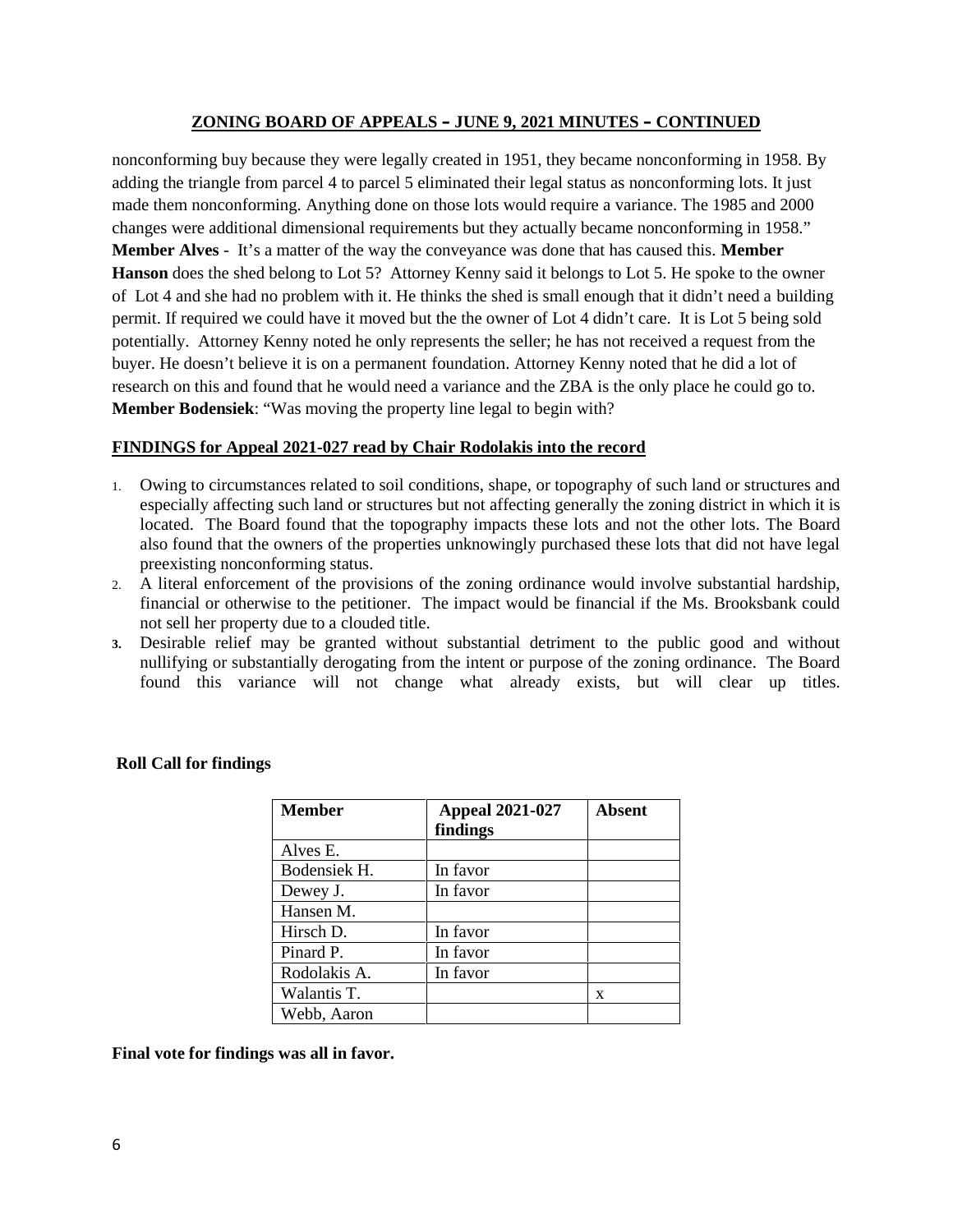# **CONDITIONS Appeal 2021-027**

- 1. Variance No. 2021-027 is granted to Barbara M. Brooksbank and Donna L. Howard to re-establish properties at 56 and 60 Harrison Road, Centerville as legal nonconforming lots.
- 2. The Howard Lot 4 and addressed as 60 Harrison Road will contain approximately 8,536 square feet. The Brooksbank Lot 5 and addressed as 56 Harrison Road will contain approximately 9,402 square feet.
- 3. The site development shall be in substantial conformance with the plan entitled "Plan of Land in Centerville (Barnstable) Massachusetts as prepared for Joseph H. and Barbara M. Brooksbank and Donna Howard" dated October 17, 2020, drawn and stamped by Paul E. Sweetser.
- 4. This decision shall be recorded at the Barnstable County Registry of Deeds and copies of the recorded decision shall be submitted to the Zoning Board of Appeals Office and the Building Division. The rights authorized by this variance must be exercised within one year, unless extended.

# **Roll call vote for conditions.**

| <b>Member</b> | <b>Appeal 2021-027</b><br>conditions | Absent |
|---------------|--------------------------------------|--------|
| Alves E.      |                                      |        |
| Bodensiek H.  | In favor                             |        |
| Dewey J.      | In favor                             |        |
| Hansen M.     |                                      |        |
| Hirsch D.     | In favor                             |        |
| Pinard P.     | In favor                             |        |
| Rodolakis A.  | In favor                             |        |
| Walantis T.   |                                      | X      |
| Webb, Aaron   |                                      |        |

**Final vote for applied conditions was "all in favor".**

**Appeal No. 2021-028 Fitzpatrick:** Elaine Fitzpatrick, Wayne Fitzpatrick, and Shirley Ann Fitzpatrick, Trustee has petitioned for a Variance from Section 240-13 RF-1 Residential District Bulk Regulations Minimum Lot Area. The Petitioners seek a variance from the minimum lot area requirements in the RF-1 District to make 48 Ocean Avenue a separate building lot and to combine the buildable lot addressed as 60 Ocean Avenue with developed lot addressed as 70 Ocean Avenue. The subject properties are located at 48 Ocean Avenue, 60 Ocean Avenue, and 70 Ocean Avenue, Hyannis MA as shown on Assessor's Map 288 as Parcels 182-003, 182-004, and 182-005. They are located in the Residence F-1 (RF-1) Zoning District.

**Chair Rodolakis and Member Dewey** are recusing themselves from this appeal session.

**Acting Chair Hirsch** has been given the reins on this appeal. He also recognized Attorney Kenny who represents the applicants for this appeal. Attorney Kenny noted that each member has documents he had submitted along with exhibits on this appeal. The land was rezoned in November of 1978. The lots did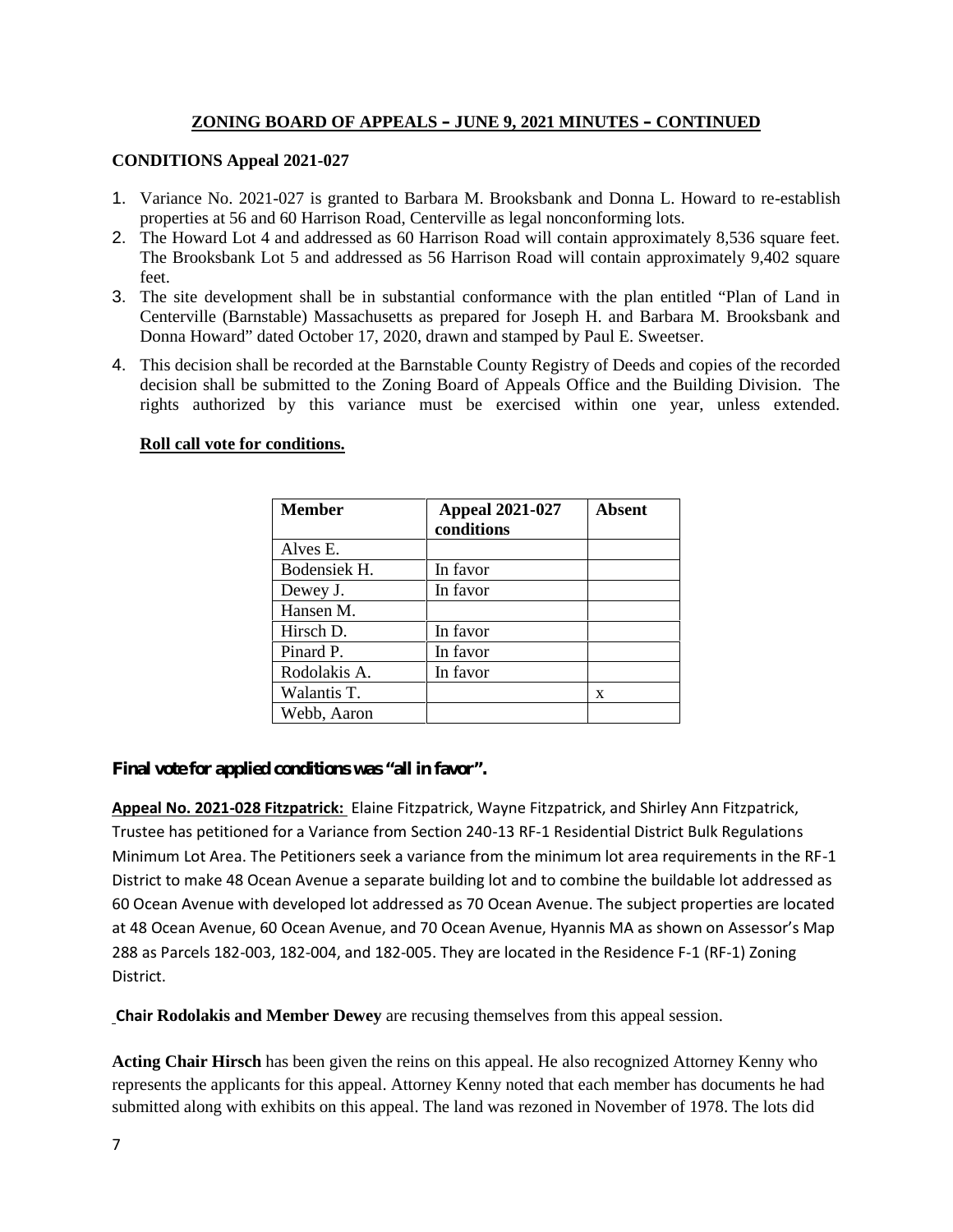not meet the "F1" zoning district but if you look at the 241-90B zoning ordinance there is protection for lots held in common against increase in any area frontage with yardage depth requirements set forth for periods of 5 years for lots held in common ownership but not more than two adjoining lots (and that is the key portion here) and have a minimum of 7500 square feet with 75 feet of frontage…..all of the lots on the Fitzpatrick plan met the requirements of 241-90B and got the protection except for the lot #6 given to Elaine Fitzpatrick. This lot is divided by 3 lots on the plan that was held in common ownership. The lots were created in 1978, the zoning changed shortly thereafter. 8 months later Mr. Fitzpatrick (through his company) conveyed the lots out to his 4 children and retained the main house on Lot 5 for him and his wife. Mr. Fitzpatrick passed away and Lot 5 (the family homestead) went over to Mrs. Fitzpatrick and held in her trust now. When the lots were created, they met the zoning ordinance. After the zoning change ..they were conveyed 8 months after the zoning change…so all of the lots…except for lot 6 which is conveyed to Elaine which is 48 Ocean Avenue had the protection of 240-91B…so lots 8, 7 and 4 on the Landcor plan attached to Exhibit B to my memo are all buildable lots. Attorney Kenny continued.

**Acting Chair Hirsch**: bringing discussion back to the board for discussion. **Member Pinard**: in summary: "there are two objectives here of the owners. 1) Sell Lot 5; 2) Build on Lot 6. Attorney Kenny noted that there is a third part to this and that is combining Lot 4 with Lot 5. **Member Pinard**: "This is to make it more saleable?" Attorney Kenny replied that it makes it a better subdivision. **Member Pinard**: "the objective is to sell Lot 5 and to build on Lot 6. Attorney Kenny indicated yes. **Member Pinard**: "Why are those two issues combined? The combination of Lots  $4 \& 5$ , what does that have to do with the build ability of Lot 6?" Attorney Kenny replies, "We are offering to exchange a buildable Lot 4 to make Lot 6 buildable and it makes a better subdivision. I don't think you would grant us the right to separate 6 from 5 and having Lot 4 cutting into Lot 5 kind of detracts from the value of Lot 5." **Member Pinard** for clarity summarized that Lot 6 does not stand by itself; Lot 6 is part of Lot 5? Attorney Kenny noted that Lot 6 is an undersized lot and its merged with Lot 5 because it didn't get the protections of 240-91B because if you look at the plan, about 3 lots were owned in common at the time of the zoning change; so it doesn't get the 240-91 protection. Lot 4 gets it because it only abuts two and Lots 7 and 8 got the protection because they only abutted two. **Member Hanson**: "At the time 5 and 6 were merged at that time the town was receiving tax revenue as part of that merged lot. Is that correct? " Attorney Kenny replied that that was correct and they still are. **Member Hanson**: it seems to me the town has been benefiting with that taxation rate on something that wasn't technically built or being used technically but it certainly is a loss to the town here as far as revenues. **Member Pinard**: "the lot you want to make buildable, if separated from the other lot 0 is it buildable?" Attorney Kenny:" Only if you grant a variance; it's undersized currently." **Member Pinard**: Part of this variance request is to make that a buildable lot or is that a separate request?" Attorney Kenny reiterated: "It's all part of this request. We are asking to make Lot 6 which is 48 Ocean Avenue a buildable lot and we are offering to combine Lots 4 with Lot 5 as one lot. So we are separating lot 6 from Lot 5. We are adding Lot 4 to Lot 5 so we are exchanging a smaller buildable lot for what is currently a larger non buildable lot.

**Acting Chair Hirsch**: Hearing no further discussion from the board – we will now open it up for public comment. Hearing no comments, public comment is closed and discussion is brought back to the board for final discussion. Hearing none **Member Alves** will read the findings into the record.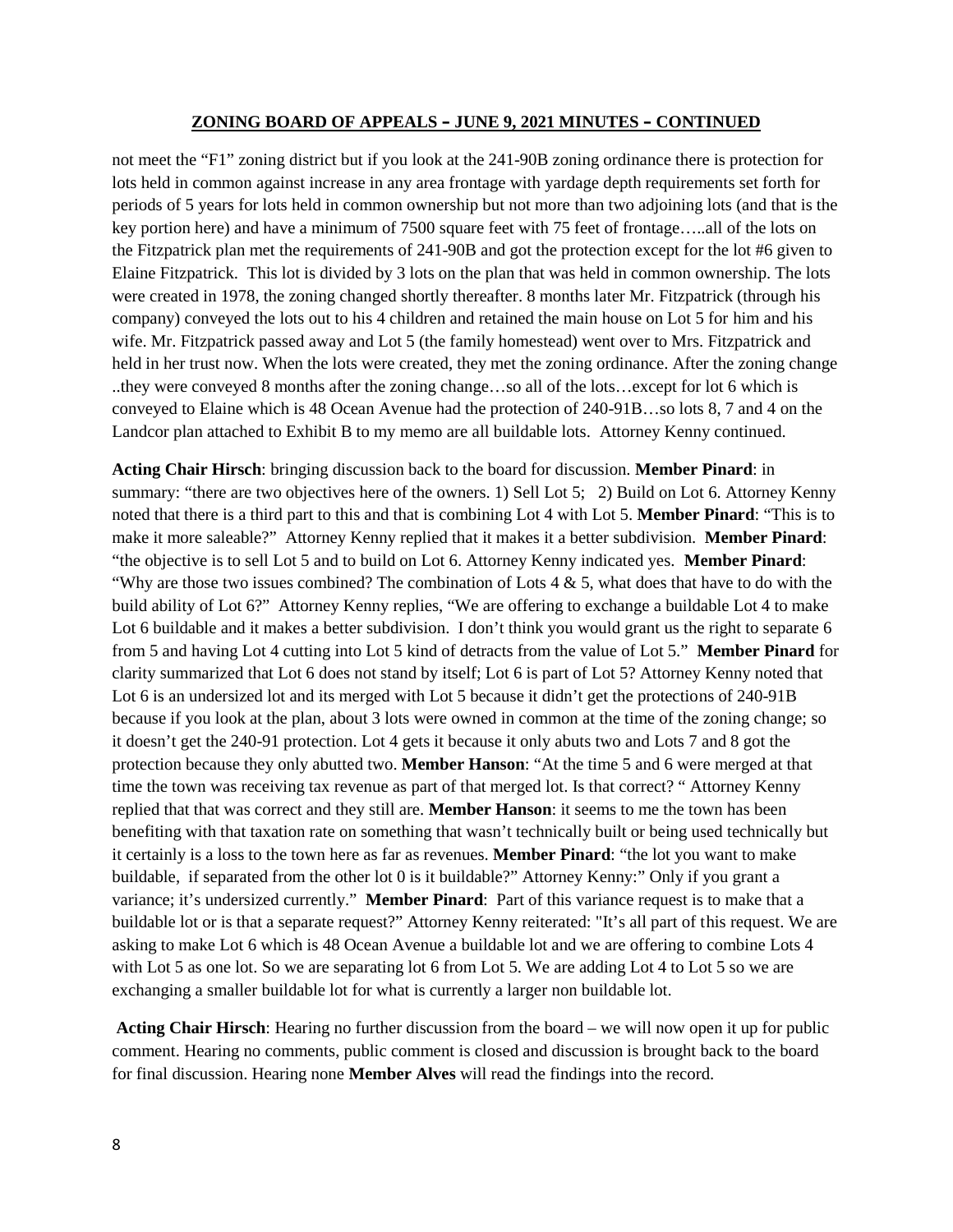### **Findings for Appeal No. 2021-028**

1) Owing to circumstances related to soil conditions, shape, or topography of such land or structures and especially affecting such land or structures but not affecting generally the zoning district in which it is located. The Board found that the shape of the lots are unique to these parcels.

2) A literal enforcement of the provisions of the zoning ordinance would involve substantial hardship, financial or otherwise to the petitioner. The impact would be financial if the Petitioner cannot sell Lot 5 and the value would lessen if the lots stay merged.

3) Desirable relief may be granted without substantial detriment to the public good and without nullifying or substantially derogating from the intent or purpose of the zoning ordinance. The Board found this proposed plan is an improvement to the lot configuration.

| <b>Member</b> | <b>Appeal 2021-028</b><br>findings | <b>Absent</b> |
|---------------|------------------------------------|---------------|
| Alves E.      | In favor                           |               |
| Bodensiek H.  | In favor                           |               |
| Dewey J.      |                                    |               |
| Hansen M.     | In favor                           |               |
| Hirsch D.     | In favor                           |               |
| Pinard P.     | In favor                           |               |
| Rodolakis A.  |                                    |               |
| Walantis T.   |                                    | X             |
| Webb, Aaron   |                                    |               |

The Board voted to accept the findings as follows:

## **The findings vote was all in favor.**

The Board voted to grant the requested Variance with conditions as follows:

1) Variance No. 2021-028 is granted to Elaine Fitzpatrick, Wayne Fitzpatrick, and Shirley Ann Fitzpatrick, Trustee to make 48 Ocean Avenue a separate building lot and to combine the buildable lot addressed as 60 Ocean Avenue with developed lot addressed as 70 Ocean Avenue.

2) The site development shall be in substantial conformance with the plan entitled "Subdivision Plan of Land in Barnstable" by Eldridge Engineering Co, dated October 2, 1978.

3) This decision shall be recorded at the Barnstable County Registry of Deeds and copies of the recorded decision shall be submitted to the Zoning Board of Appeals Office and the Building Division. The rights authorized by this variance must be exercised within one year, unless extended.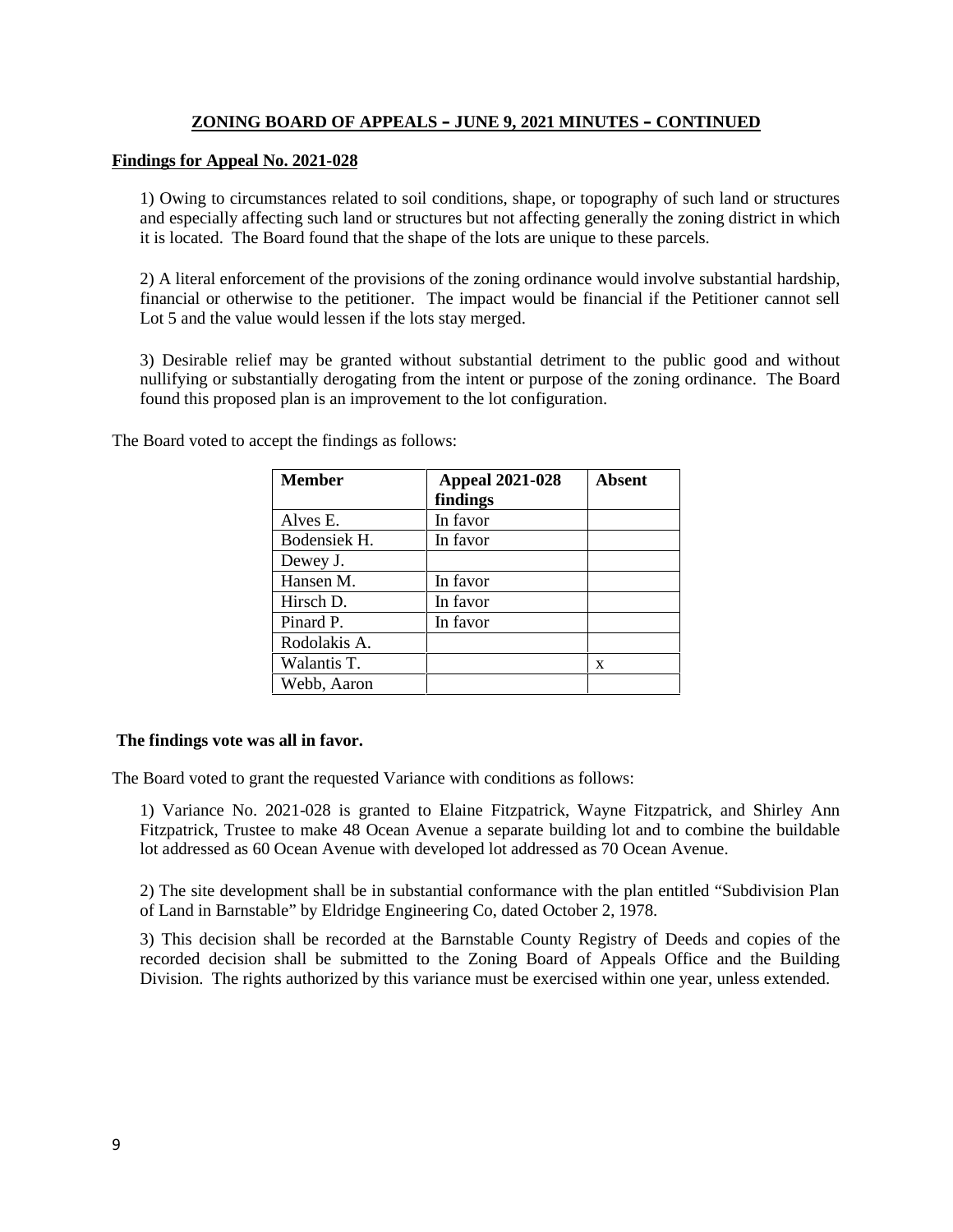The board voted to accept the conditions as follows:

| <b>Member</b> | <b>Appeal 2021-028</b><br>conditions | <b>Absent</b> |
|---------------|--------------------------------------|---------------|
| Alves E.      | In favor                             |               |
| Bodensiek H.  | In favor                             |               |
| Dewey J.      |                                      |               |
| Hansen M.     | In favor                             |               |
| Hirsch D.     | In favor                             |               |
| Pinard P.     | In favor                             |               |
| Rodolakis A.  |                                      |               |
| Walantis T.   |                                      | X             |
| Webb, Aaron   |                                      |               |

### **The conditions vote was all in favor.**

**Appeal No. 2021-030 Balsamo** Anthony and Mary Balsamo, Trustees of the 1204 Craigville Beach Road Realty Trust have applied for a Special Permit in accordance with Section 240-131.4 Craigville Beach District Use Regulations Coverage Limitations. A Special Permit is required under Section 240-131.4 as existing lot coverage exceeds the 10 % maximum lot coverage allowed for a lot greater than 45,000 square feet under Section 240-131.6. The Applicants are seeking to remove a tennis court and construct a pool resulting in decrease of impervious coverage. The property is located at 1204 Craigville Beach Road, Centerville, MA as shown on Assessors Map 206 as parcel 085-001. It is located in the Craigville Beach District Centerville River North Bank (CBDCRNB) District of Critical Planning Concern (DCPC).

## **Member Hanson** excused himself for the rest of this meeting

.Matthew Eddy, professional engineer from Baxter & Nye Engineering representing owner/applicant. With this proposal (and he noted he had spoken to Brian Florence). We are actually reducing the impervious coverage but because it is a lawful nonconforming from the existing impervious coverage it requires a special permit under section 240-131.4D.2 it allows alteration of the impervious coverage even though it's a reduction by special permit. What is being proposed is a new pool adjacent to the house and there is an existing old tennis court that's overgrown and now in the Resource area next to the Centerville River. Went to Conservation Committee and received approval. The applicant has agreed to remove the entire old tennis court. The Conservation Committee is pleased this is being done.

**Chair Rodolakis**: returning conversation to the Board. "Does anyone have any questions of the applicant?" **Member Pinard**: He is looking at the plot plan. He doesn't see where the pool goes and where tennis court is going to be removed. Mr. Eddy  $-$  Look at C2.0  $-$  that is the current proposal we submitted. The Conservation Commission was happy to see us remove the whole Tennis Court. Conservation Commission gave full credit for the removal of the whole tennis court. **Member Bodensiek** he assumes there is kind of a deep drop off of the pool and he assumes that's been addressed.. Mr. Eddy stated, Yes.

## **ZONING BOARD OF APPEALS – JUNE 9, 2021 MINUTES – CONTINUED**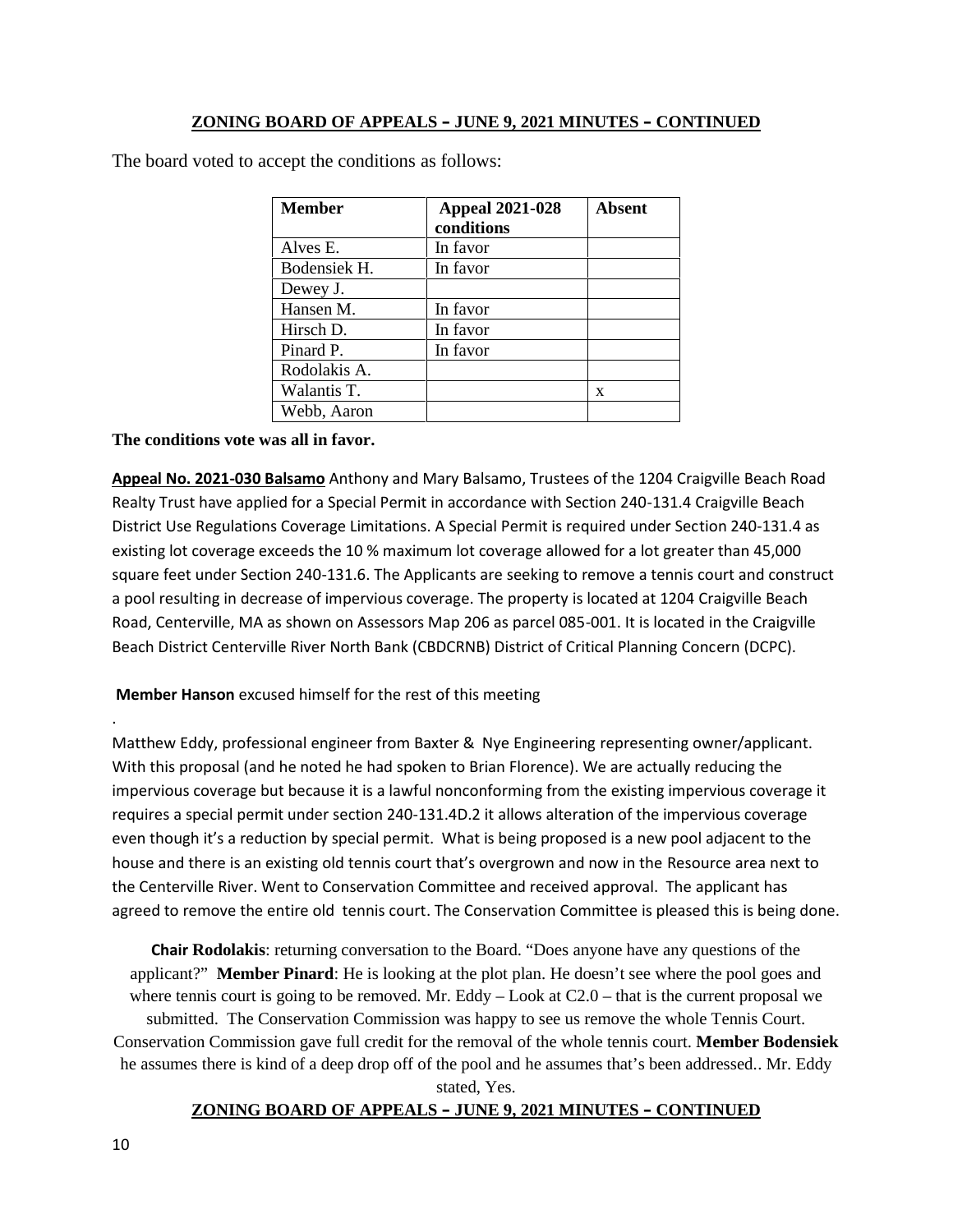**Chair Rodolakis** announced he was opening up public hearing. Mr. Daniel Shapiro, direct abutter. He is in full support of this and understands what is being done. Closing public hearing, the matter was brought back to the board for deliberation. **Member Hirsch** noted that it is like a win win situation.

Chair Rodolakis read the findings into the record.

- 1. The application falls within a category specifically excepted in the ordinance for a grant of a special permit: Section 240-131.D.(2) which allows for dimensional relief.
- 2. After an evaluation of all the evidence presented, the proposal fulfills the spirit and intent of the Zoning Ordinance and would not represent a substantial detriment to the public good or the neighborhood affected.
- 3. The proposed alteration/expansions are not substantially more detrimental to the environment, community and/or historic character of the neighborhood than the existing building or structure.
- 4. Contributes to and respects the character and historic development patterns of the area and minimizes inconsistent redevelopment impacts to the historic and community character resources in this area.
- 5. Protects and preserves scenic views and vistas and ways to the water.
- 6. Protects and improves natural resources, including but not limited to the barrier beach and groundwater and coastal water quality and minimizes development and redevelopment impacts to the natural resources and ecosystems in this district.
- 7. Protects human life and property from the hazards of periodic flooding.
- 8. Preserves the natural flood control characteristics and the flood control function of the floodplain.
- 9. The development complies with the setbacks and lot coverage requirements set forth herein, and is in character with surrounding structures, particularly structures that predate it.
- 10. Setbacks and lot coverage requirements are accepted under § 240-131.7D(2)[2]. The pool structure is setback equal to or greater than the existing house structure.
- 11. The redevelopment complies with the height limitations set forth herein.<sup>1</sup>
- 12. Tree removal or vista pruning shall not interrupt the tree line as viewed from the south looking northward to the treeline.
- 13. No development or redevelopment shall be permitted within V Zones, except that existing structures may be changed or altered, provided there is no increase in gross floor area, footprint, or intensity of use (including but not limited to increases in wastewater flow and impervious area) within the V Zone. The existing structure is being raised above the flood zone and altered with no increase in floor area or footprint.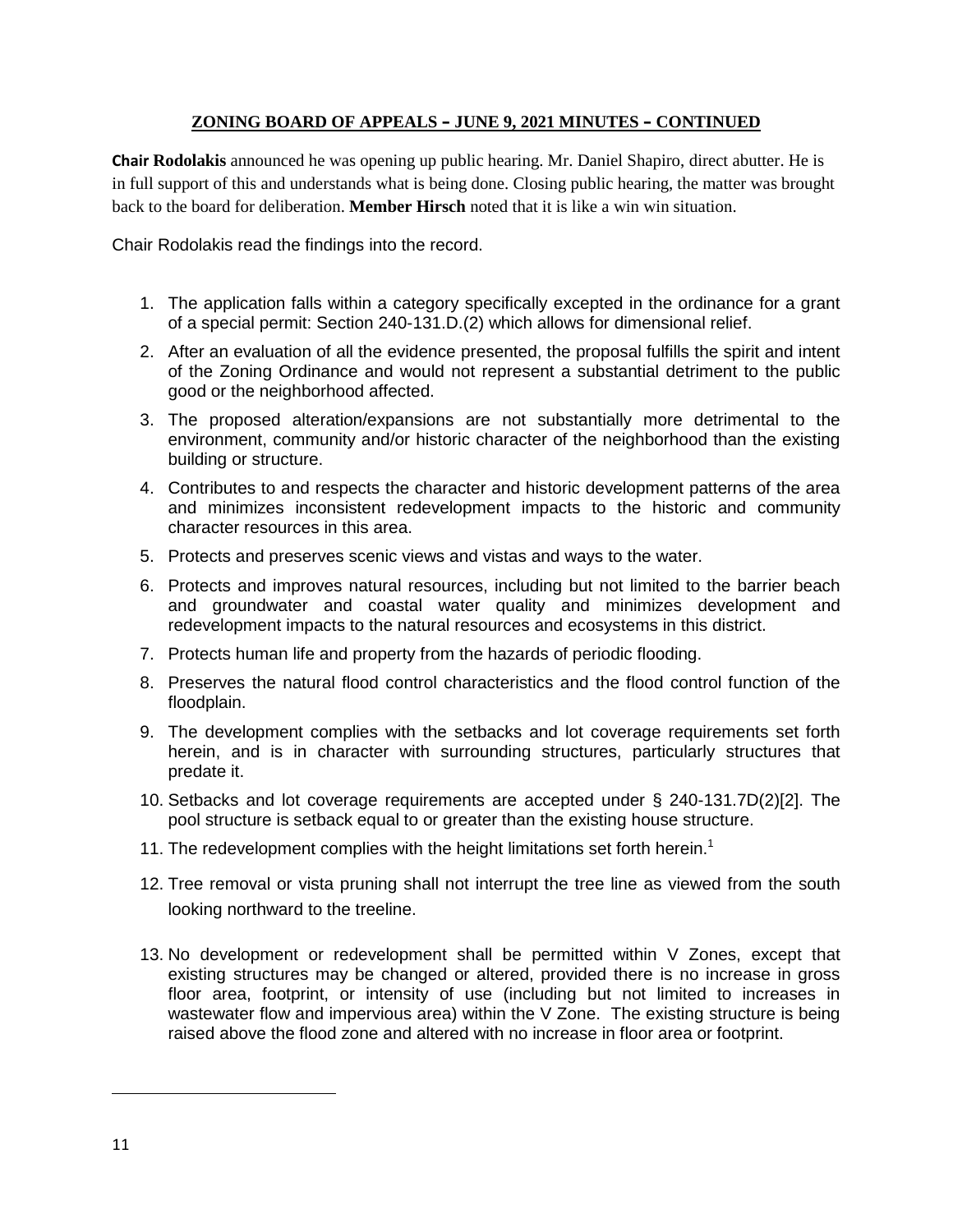- 14. Any activity or development in a V Zone that creates an adverse effect by increasing elevation or velocity of floodwaters due to a change in drainage or flowage characteristics on the subject site, adjacent properties or any public or private way is prohibited. A proposed activity shall not result in flood damage due to filling which causes lateral displacement of floodwaters that, in the judgment of the SPGA, would otherwise be confined to said area. The burden of proof for this standard rests with the applicant and shall require certification by a professional engineer.
- 15. Open foundations shall be designed to accommodate only the height required to elevate the lowest structural member two feet above the BFE in V Zones and one foot above BFE in A Zones. For all new construction and substantial improvements within the V Zones, the space below the lowest floor must either be free of obstruction or constructed with no supporting breakaway walls, open wood lattice-work, or insect screening intended to collapse under wind and water loads without causing collapse, displacement, or other structural damage to the elevated portion of the building or supporting foundation system.

| <b>Member</b> | <b>Appeal 2021-030</b><br>findings | Absent |
|---------------|------------------------------------|--------|
| Alves E.      |                                    |        |
| Bodensiek H.  | In favor                           |        |
| Dewey J.      | In favor                           |        |
| Hansen M.     |                                    |        |
| Hirsch D.     | In favor                           |        |
| Pinard P.     | In favor                           |        |
| Rodolakis A.  | In favor                           |        |
| Walantis T.   |                                    | X      |
| Webb, Aaron   |                                    |        |

All in favor for findings on Appeal 2021-030.

Chair Rodolakis read the following conditions into the record.

- 1. Special Permit No. 2021-030 is granted to Anthony and Mary Balsamo, Trustees of the 1204 Craigville Beach Road Realty Trust as required under Section 240-131.4 as existing lot coverage exceeds the 10 % maximum lot coverage allowed for a lot greater than 45,000 square feet under Section 240-131.6. The Applicants are seeking to remove a tennis court and construct a pool resulting in decrease of impervious coverage. The property is located at 1204 Craigville Beach Road, Centerville, MA.
- 2. The proposed alteration shall be constructed in substantial conformance with the site plan entitled "Proposed Pool 1204 Craigville Beach Road, Centerville, MA", by Baxter Nye Engineering and Surveying, dated March 29, 2021 with a last revision date of April 28, 2021.
- 3. There shall be no further expansion of the structure, construction of accessory structures, or impervious surface coverage on the lot without a new Special Permit filing or modification
- 4. The Applicant shall comply with decisions and conditions issued by the Board of Health and Conservation Commission.